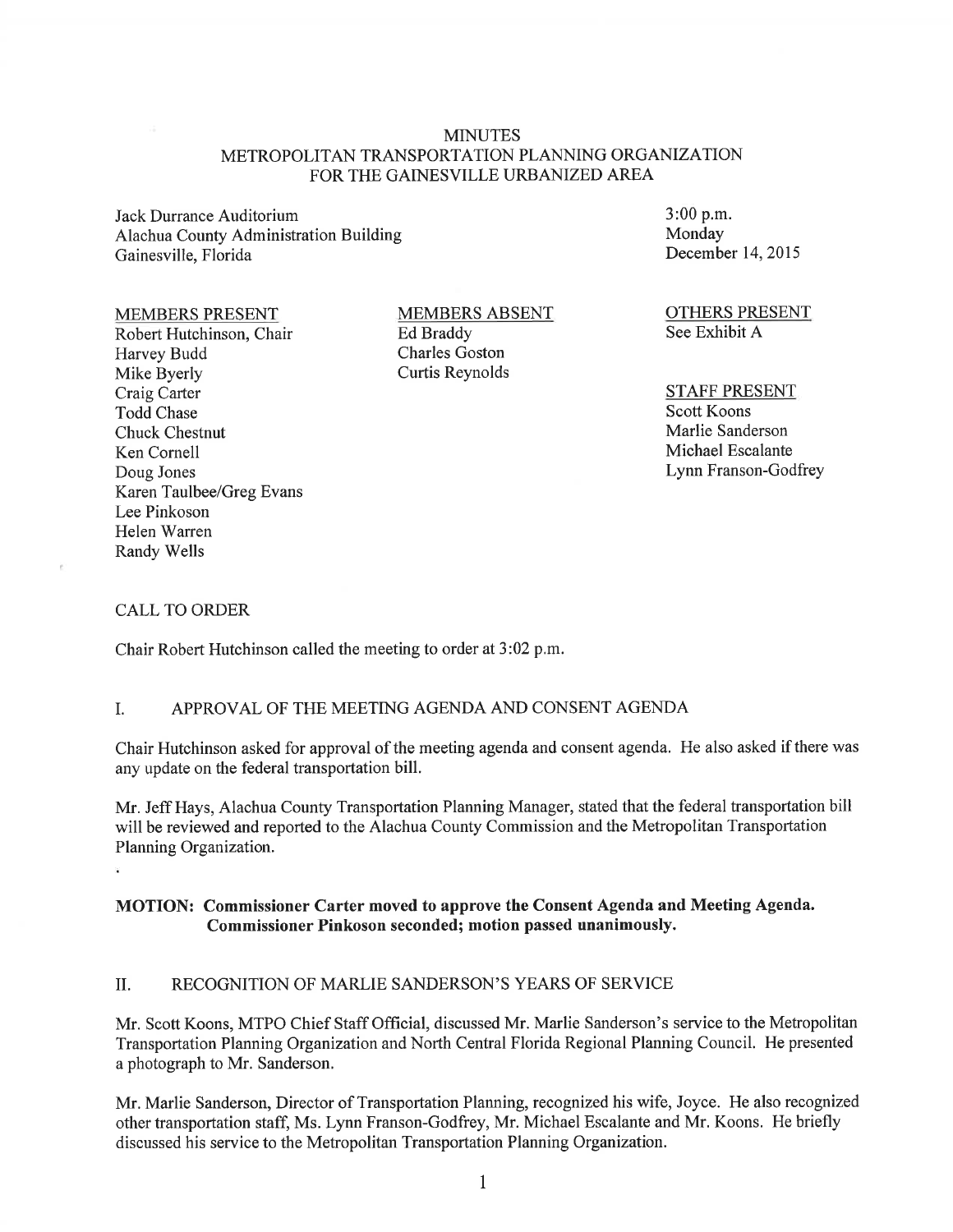Chair Hutchinson thanked Mr. Sanderson for his service to the Metropolitan Transportation Planning Organization.

### III. TRANSPORTATION IMPROVEMENT PROGRAM AMENDMENTS-US 441 INTELLIGENT TRANSPORTATION SYSTEM

Mr. Marlie Sanderson, MTPO Director of Transportation Planning, stated that Florida Department of Transportation has requested an amendment to the Transportation Improvement Program to add an Intelligent Transportation System project on US 441 .

### MOTION: Commissioner Pinkoson moved to amend the Transportation Improvement Program to add an Intelligent Transportation System project on US 441. Commissioner Carter seconded. Mr. Sanderson conducted a show-of-hands vote; motion passed unanimously.

## IV. CITIZENS ADVISORY COMMITTEE-VACANT POSITIONS

Mr. Sanderson stated that the MTPO needs to fill six vacant positions on its Citizens Advisory Committee (CAC). He said that five positions have a term of office through December 31 , 2018 and one position has a term of office through December 31, 2016. He noted that staff received a late application. He said that he checked with the MTPO attorney regarding the acceptability of the application at this time. He recommended that the five vacancies with a term of office through December 31 , 2018 be filled with the applications received on time and the one vacancy with a term of office through December 31, 2016 be filled by the late application.

Chair Hutchinson asked if there were any applicants present to speak concerning their candidacy. There were none.

Mr. Sanderson conducted a voice rollcall ballot for the CAC candidates. He tabulated the votes and reported the results of the CAC appointment vote.

#### MOTION: Commissioner Byerly moved to:

- 1. reappoint Jan Frentzen and Chandler Otis to the Citizens Advisory Committee for a term through December 31, 2018; and
- 2. appoint Mary Ann DeMatas, Delia Kradolfer and Ruth Steiner to the Citizens Advisory Committee for a term through December 31, 2018.
- 3. reappoint Thomas Bolduc to the Citizens Advisory Committee for a term through December 31, 2016.

Commissioner Warren seconded; motion passed unanimously.

## V. BICYCLE/PEDESTRIAN ADVISORY BOARD- VACANT POSITIONS

Mr. Sanderson stated that the MTPO needs to fill two vacant positions on the Bicycle/Pedestrian Advisory Board.

Ms. Allyson Gill spoke regarding her candidacy for the Bicycle/Pedestrian Advisory Board.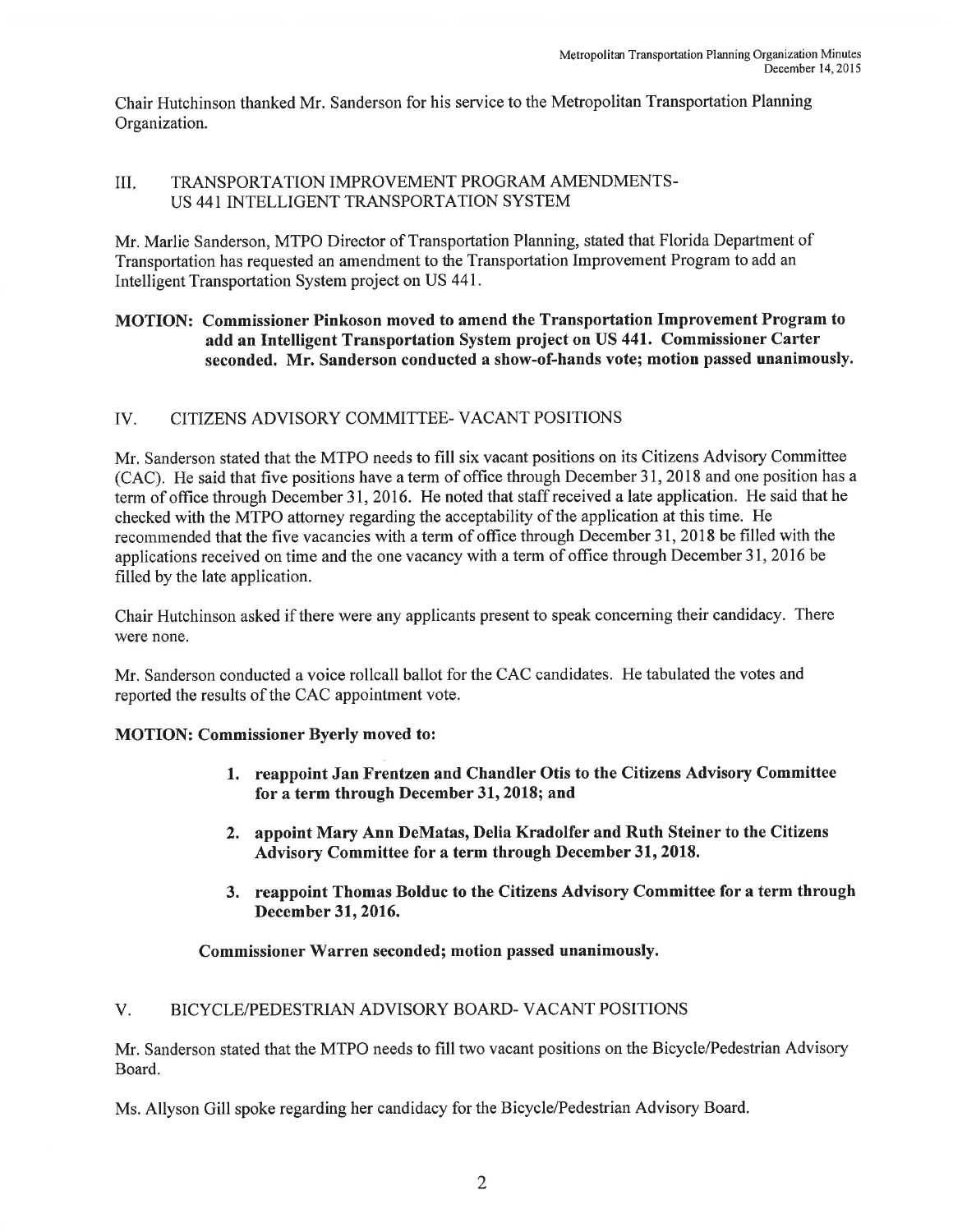### MOTION: Commissioner Byerly moved to reappoint Arthur Stockwell for a term through December 31, 2018 and appoint Allison Gill for a term through December 31, 2018. Commissioner Wells seconded; motion passed unanimously.

### VI. ELECTION OF OFFICERS

Mr. Sanderson stated that the Metropolitan Transportation Planning Organization needed to elect a Chair, Vice Chair and Secretary/Treasurer for the coming year. He identified the current officers and noted that the MTPO Chair traditionally alternates between the City Commission and County Commission.

## MOTION: Commissioner Byerly moved to elect Commissioner Warren as the Chair, Commissioner Chestnut as the Vice Chair and Commissioner Chase as the Secretary/Treasurer. Commissioner Chestnut seconded; motion passed unanimously.

Mr. Sanderson presented a plaque to Chair Hutchinson.

#### VII. AUDIT REVIEW COMMITTEE

Mr. Sanderson requested that the Metropolitan Transportation Planning Organization appoint two members to an Audit Review Committee. He noted that the Metropolitan Transportation Planning Organization Secretary/Treasurer traditionally chairs this committee.

## MOTION: Commissioner Byerly moved to appoint Commissioner Chase and Commissioner Cornell to the Audit Review Committee and to have Commissioner Chase serve as Committee Chair. Commissioner Wells seconded; motion passed unanimously.

#### VIII. METROPOLITAN PLANNING ORGANIZATION ADVISORY COUNCIL REPRESENTATIVES

Mr. Sanderson asked the Metropolitan Transportation Planning Organization to appoint voting and alternate representatives to the Metropolitan Planning Organization Advisory Council for the coming year.

### MOTION: Commissioner Carter moved to appoint Commissioner Budd as the voting representative and Commissioner Warren as the alternate representative to the Florida Metropolitan Planning Organization Advisory Council. Commissioner Wells seconded; motion passed unanimously.

Mr. Sanderson announced that the MTPO received information for the MPOAC Institute workshop dates for 2016 and invited interested members to contact MTPO staff.

Chair Hutchinson requested Plan East Gainesville Subcommittee appointments be the next agenda item.

#### X. PLAN EAST GAINESVILLE SUBCOMMITTEE

Mr. Sanderson stated that there are two City vacancies on the Plan East Gainesville Subcommittee. He noted that a Chair and Vice Chair need to be elected.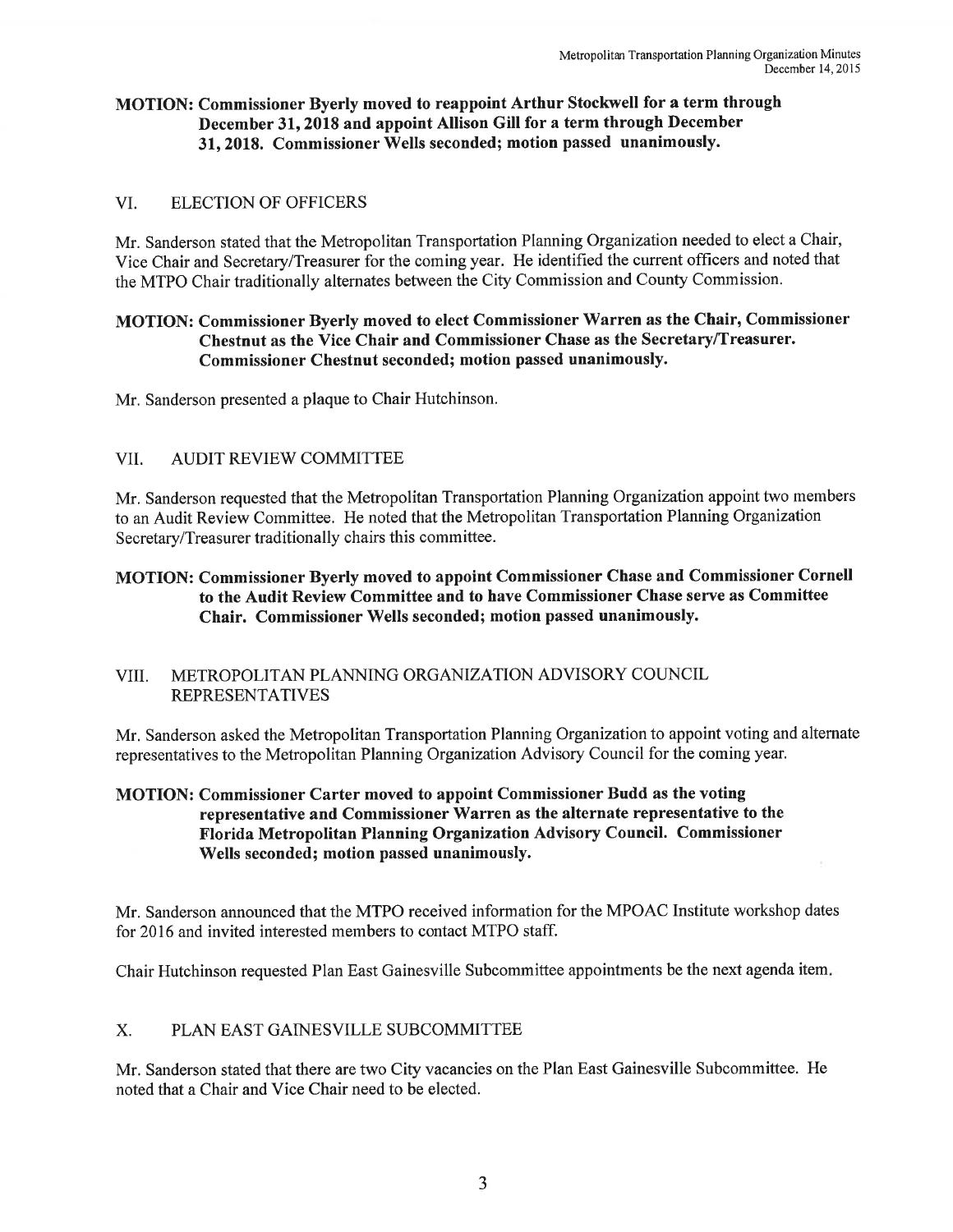MOTION: Commissioner Carter moved to appoint Commissioner Goston and Commissioner Budd to the Plan East Gainesville Subcommittee and ratify other current members, Mayor Braddy, Commissioner Byerly, Commissioner Chestnut and Commissioner Cornell. Commissioner Cornell seconded; motion passed unanimously.

## IX. METROPOLITAN TRANSPORTATION PLANNING ORGANIZATION /JOINT PLANNING AND DEVELOPMENT REVIEW

Chair Hutchinson noted that with Mr. Sanderson's retirement, there is an opportunity to discuss Metropolitan Transportation Planning Organization staffing.

Mr. Sanderson noted that the Meeting packet includes Florida Metropolitan Transportation Organization staffing information.

A member asked why would the staffing of the Metropolitan Transportation Planning Organization change.

A member supported the independent board.

A member stated his preference in retaining the independent board, that is not County-heavy or City-heavy, and works well.

A member discussed joint City-County transportation issues, such as transit.

A member supported keeping the North Central Florida Regional Planning Council as staff to the Metropolitan Transportation Planning Organization.

Mr. Koons discussed staffing the Metropolitan Transportation Planning Organization. He stated that the North Central Florida Regional Planning Council was very interested in continuing to serve as staff to the Metropolitan Transportation Planning Organization.

## MOTION: Commissioner Chestnut moved to keep the North Central Florida Regional Planning Council as the operating staff to the Metropolitan Transportation Planning Organization program. Commissioner Cornell seconded; motion passed unanimously.

VII. COMMENTS

## A. MTPO MEMBERS

A member noted how short this meeting had taken.

## C. CHAIR'S REPORT

Chair Hutchinson discussed his attendance at a Council of Greenways and Trails meeting in Tallahassee. He noted a County staff presentation of a trail from the Santa Fe River, through High Springs to Micanopy.

#### B. CITIZENS

A member discussed his participation at the Clermont Celebration of Cycling. He noted the support of Senator Andy Gardner for the Cross Florida Trail.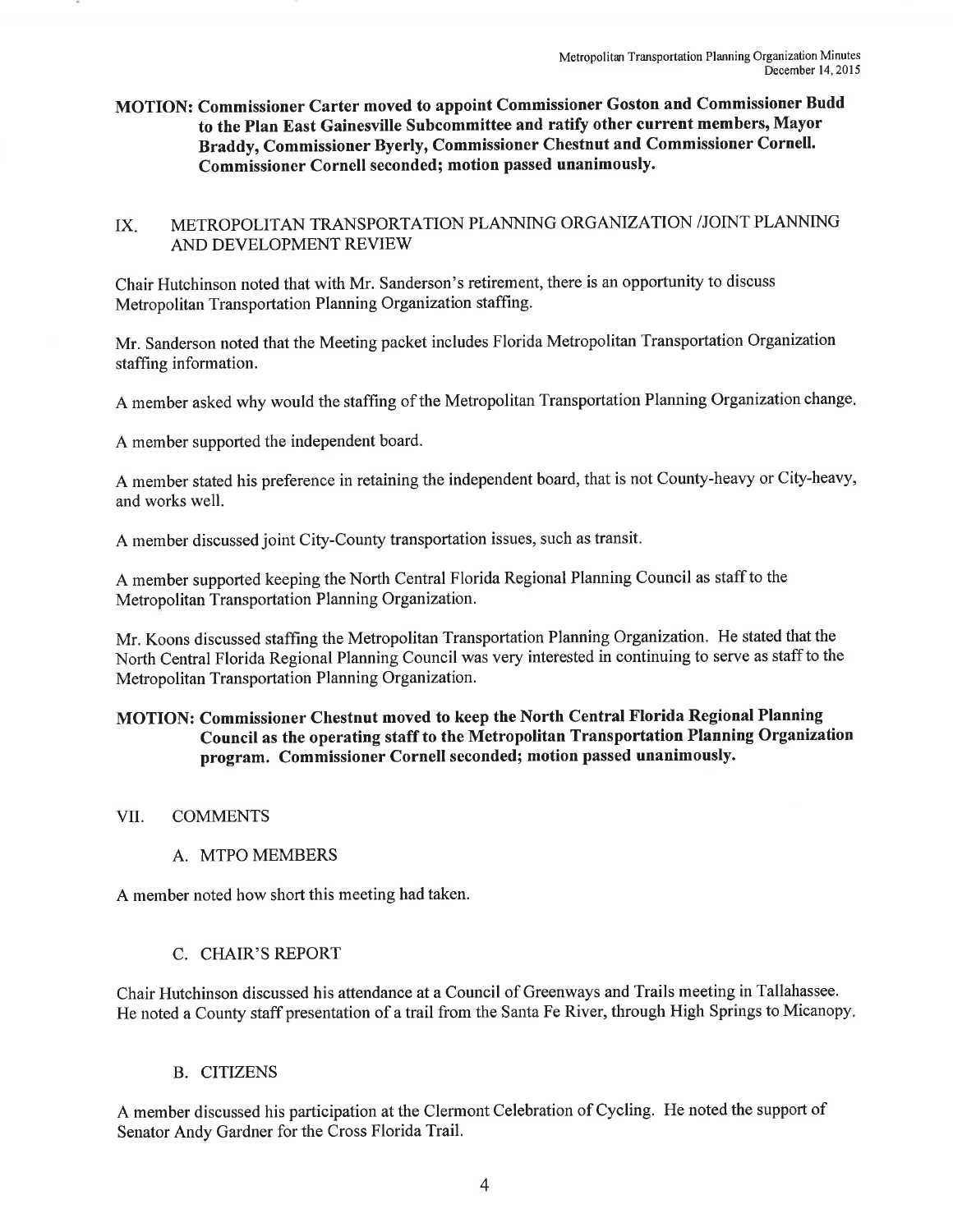# XI. NEXT MTPO MEETING

Chair Hutchinson announced that the next MTPO meeting is scheduled for February 22, 2016 at 3:00 p.m.

#### ADJOURNMENT

The meeting was adjourned at 3 :43 p.m.

 $s/2/16$ 

Date

 $\cdot$ 

 $\frac{1}{\sqrt{2}}$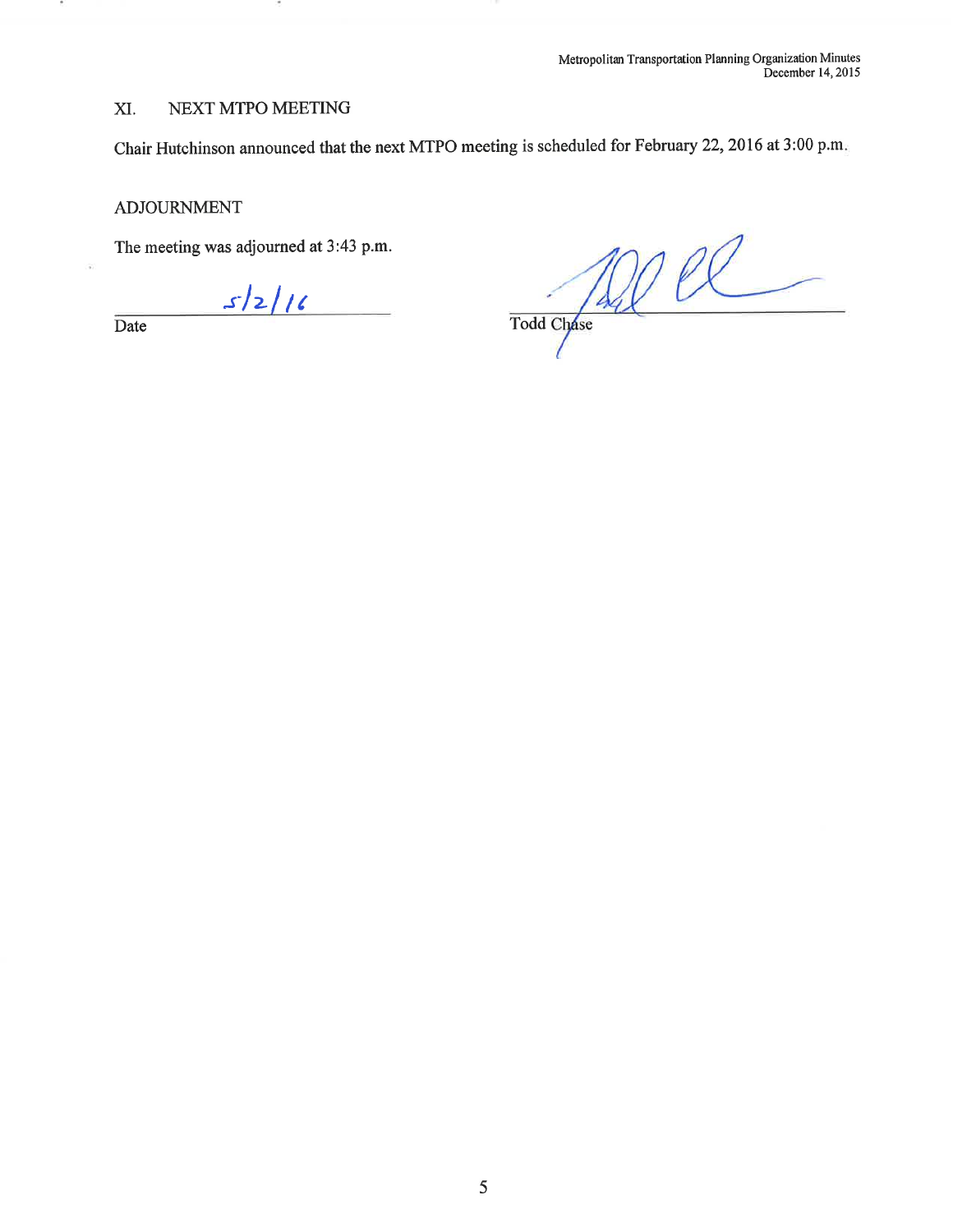## **EXHIBIT A**

## **Interested Citizens**

Allyson Gill Joyce Sanderson

 $\overline{a}$ 

**Alachua County**  Mike Fay Jeff Hays Michelle Lierbman Sean McLendon

**City of Gainesville**  Dekova Batey Paul Folkers Jesus Gomez Anthony Lyons Teresa Scott

#### **Florida Department of Transportation**

Jim Green

\* By telephone

# Spoke and provided written comments

t:\mike\em 16\mtpo\minutes\dec l 4min.doc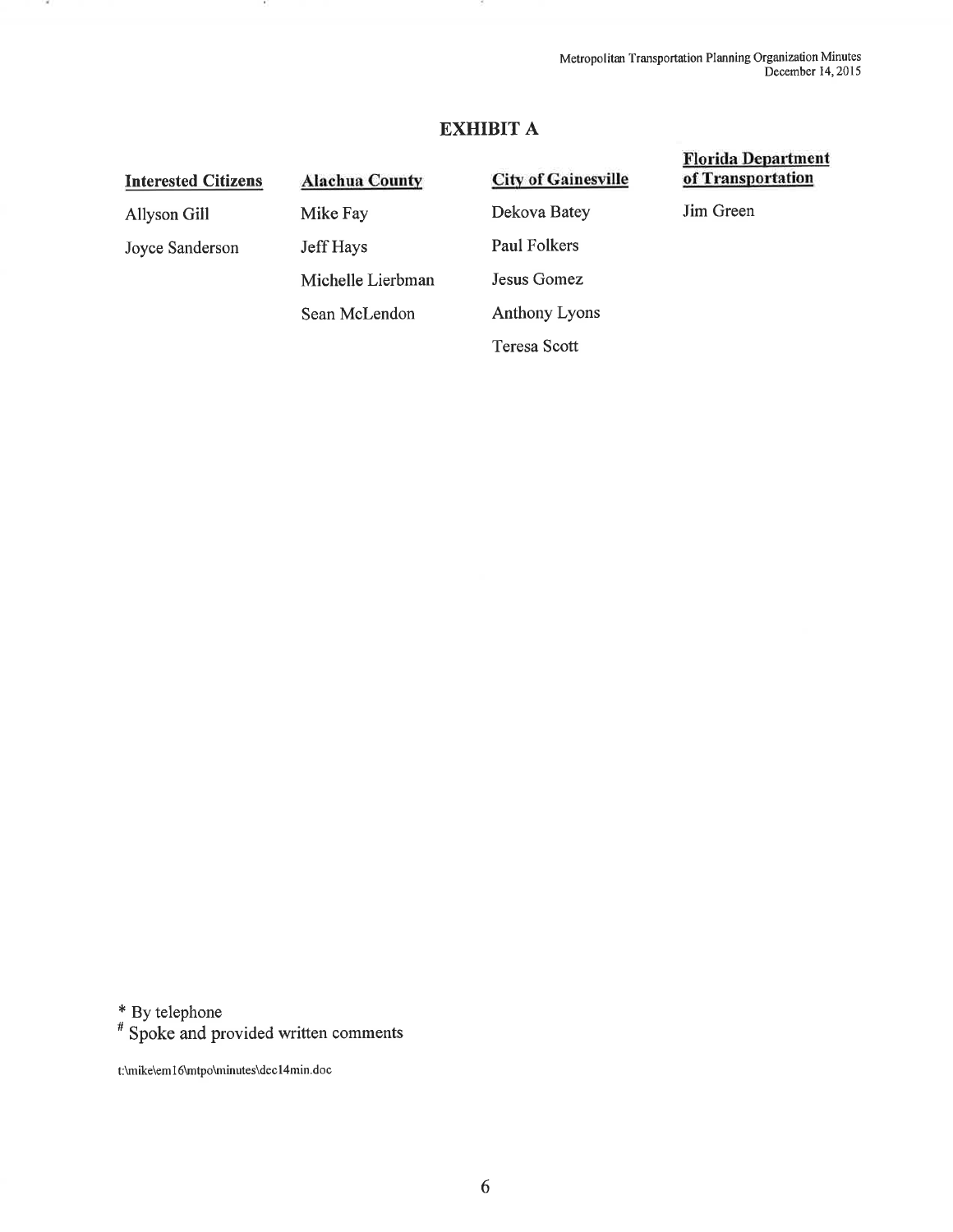

Metropolitan Transportation Planning Organization Minutes<br>
December 14, 2015 Alachua • Bradford Columbia • Dixie • Gilchrist Hamilton • Lafayette • Levy • Madison Marion • Suwannee • Taylor • Union Counties

2009 NW 67th Place, Gainesville, FL 32853 - '1 603 • 352. 955. 2200

#### CONSENT AGENDA METROPOLITAN TRANSPORTATION PLANNING ORGANIZATION FOR THE GAINESVILLE URBANIZED AREA

Jack Durrance Auditorium<br>
Alachua County Administration Building<br>
Monday, 3:00 p.m.<br>
December 14, 2015 Alachua County Administration Building Gainesville, Florida

#### STAFF RECOMMENDATION

| Page $*7$   | CA. 1 MTPO Minutes-October 5, 2015                                                                                             | <b>APPROVE MINUTES</b>                           |
|-------------|--------------------------------------------------------------------------------------------------------------------------------|--------------------------------------------------|
|             | This set of MTPO minutes is ready for review.                                                                                  |                                                  |
| Page $*33$  | CA. 2 Unified Planning Work program Revisions and<br><b>FDOT Supplemental Agreement Amendment</b>                              | <b>APPROVE REVISIONS</b><br><b>AND AMENDMENT</b> |
|             | This amendment and these revisions are needed in order to add additional funds to several<br>planning tasks.                   |                                                  |
| Page $*97$  | CA. 3 Transportation Disadvantaged Program-<br><b>Status Report</b>                                                            | <b>NO ACTION REQUIRED</b>                        |
|             | The MTPO has asked for regular status reports concerning this program.                                                         |                                                  |
| Page $*107$ | CA. 4 Florida Department of Transportation (FDOT)-<br><b>Newberry Road Resurfacing Project Open House</b>                      | <b>NO ACTION REQUIRED</b>                        |
|             | FDOT is hosting an open house regarding the Newberry Road resurfacing project from NW<br>80th Boulevard to SW 38th Street.     |                                                  |
| Page $*109$ | CA. 5 2016 Florida Metropolitan Planning Organization-<br><b>Advisory Council- Legislative Priorities and Policy Positions</b> | <b>NO ACTION REQUIRED</b>                        |
|             | The MPOAC has adopted a series of legislative priorities and policy positions for the $2016$                                   |                                                  |

ne MPOAC has adopted a series of legislative priorities and Florida Legislative session.